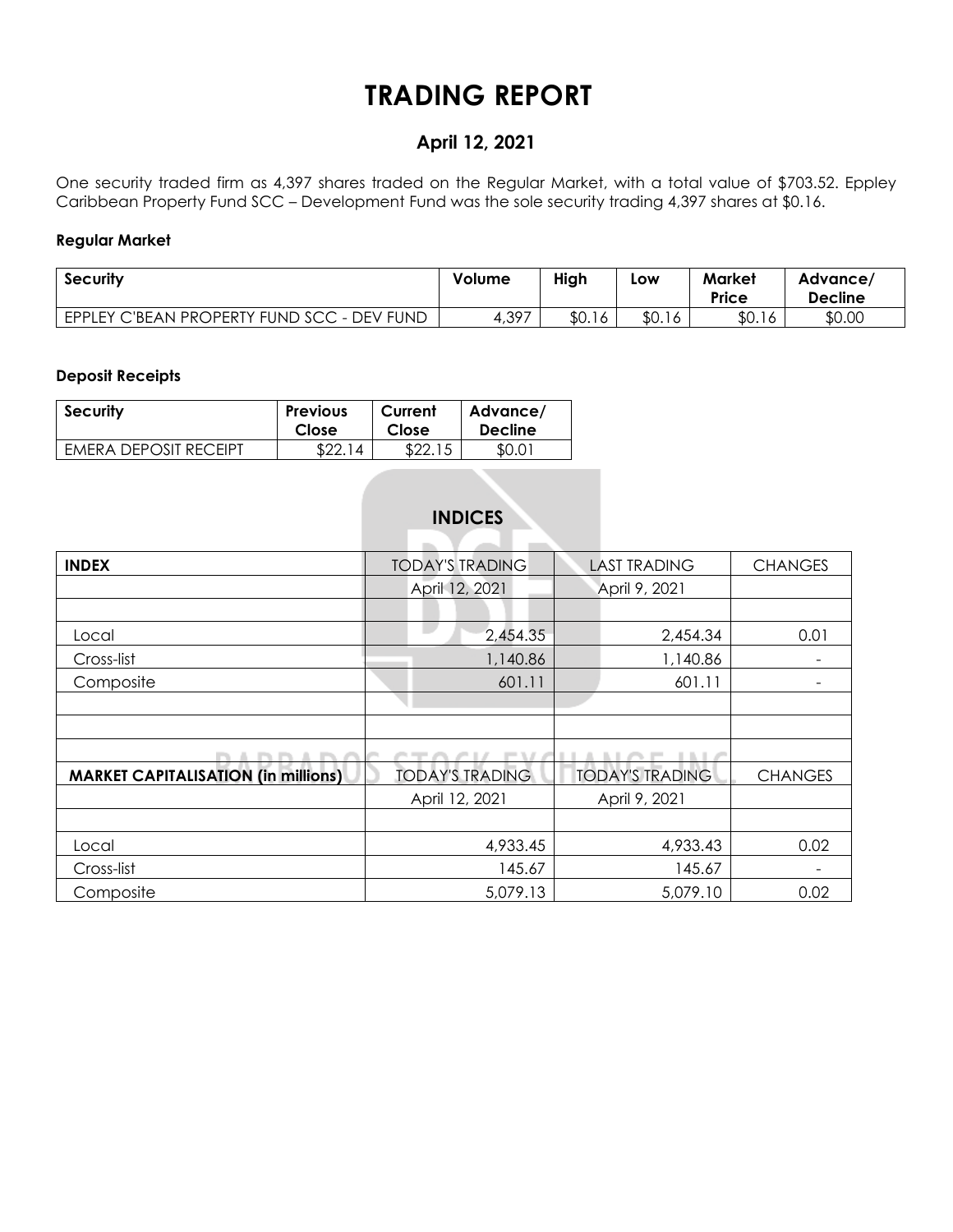#### **MUTUAL FUNDS**

| April 12, 2021 |                                                                                          |   |            |              |            |                             |  |  |  |  |  |
|----------------|------------------------------------------------------------------------------------------|---|------------|--------------|------------|-----------------------------|--|--|--|--|--|
| <b>ENDED</b>   | <b>NAME OF FUND</b>                                                                      |   | <b>NAV</b> | <b>OFFER</b> | <b>BID</b> | <b>NAV</b><br><b>CHANGE</b> |  |  |  |  |  |
| 02-Apr-21      | REPUBLIC CAPITAL GROWTH FUND                                                             | W | .2488      |              |            | 0.0069                      |  |  |  |  |  |
| 02-Apr-21      | REPUBLIC INCOME FUND                                                                     | W | 1.2654     |              |            | 0.0056                      |  |  |  |  |  |
| 02-Apr-21      | REPUBLIC PROPERTY FUND                                                                   | W | 0.6770     |              |            | 0.0014                      |  |  |  |  |  |
| 26-Mar-21      | FORTRESS CARIBBEAN GROWTH FUND                                                           | W | 6.6469     | 6.6469       | 6.6469     | $-0.0853$                   |  |  |  |  |  |
| 26-Mar-21      | FORTRESS HIGH INTEREST FUND - ACC.                                                       | W | 2.0951     |              |            | $-0.0002$                   |  |  |  |  |  |
| 26-Mar-21      | FORTRESS HIGH INTEREST FUND - DIST.                                                      | W | 1.0199     |              |            | $-0.0001$                   |  |  |  |  |  |
| $31$ -Mar-21   | ROYAL FIDELITY SELECT BALANCED FUND                                                      | m | 5.6411     | 5.6411       | 5.5283     | 0.0393                      |  |  |  |  |  |
| 31-Mar-21      | ROYAL FIDELITY STRATEGIC GROWTH FUND                                                     | m | 1.0516     | 1.0516       | 1.0306     | 0.0147                      |  |  |  |  |  |
| $31-Mar-21$    | ROYAL FIDELITY PREMIUM INCOME FUND                                                       | m | 6443. ا    | 1.6443       | 1.6114     | 0.0016                      |  |  |  |  |  |
| $01-Apr-21$    | SAGICOR GLOBAL BALANCED FUND                                                             | W | 2.76       |              |            | 0.00                        |  |  |  |  |  |
| $01-Apr-21$    | SAGICOR SELECT GROWTH FUND                                                               |   | 1.70       |              |            | 0.00                        |  |  |  |  |  |
| $01-Apr-21$    | SAGICOR PREFERRED INCOME FUND                                                            | W | 0.98       |              |            | 0.00                        |  |  |  |  |  |
|                | * Indicates the Fund is currently ex-div   ^ Indicates the Fund values have been revised |   |            |              |            |                             |  |  |  |  |  |

NOTES: QUOTATIONS AND NET ASSET VALUE PER SHARE ARE SUPPLIED BY THE FUND MANAGEMENT. THE OFFERING PRICE INCLUDES NET ASSET VALUE PLUS ENTRY COSTS.

 $m =$  monthly valuation,  $q =$  quarterly valuation,  $w =$  weekly

# **BARBADOS STOCK EXCHANGE INC.**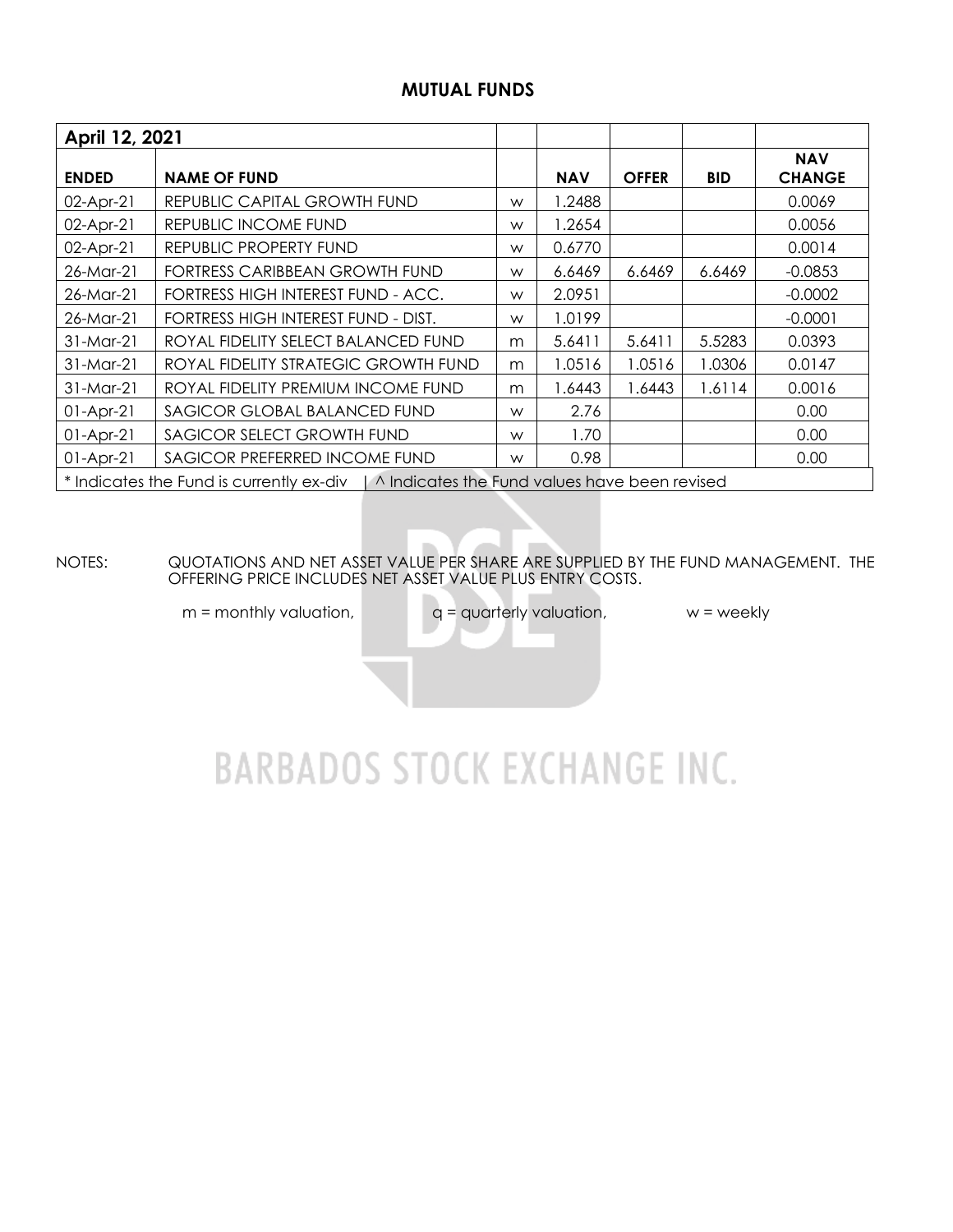#### **NEWS \*\*\*\*\*\*\*\*\*\*\*\*\*\*\*\*\*\*\*\*\*\*\*\*\*\*\*\*\*\*\*\*\***

#### **ANNUAL GENERAL MEETINGS**

**Emera Incorporated** - Directors have fixed March 22<sup>nd</sup>, 2021 as the record date for the determination of shareholders entitled to receive notice of the Annual General Meeting of the Company which will be held on May 20th, 2021.

**BICO Limited** – Notice is hereby given that the One Hundred and Thirty-sixth Annual General Meeting of the Shareholders of BICO Limited is scheduled to take place on April 13th, 2021 at the Company's registered address: Harbor Industrial Park, Bridgetown, BB11145 at 5:00 p.m.

#### **DIVIDEND DECLARATIONS**

**West India Biscuit Company Limited** – Directors have declared an interim dividend of twenty-five (\$0.25) cents per share to be paid on April 30<sup>th</sup>, 2021 to Shareholders on record at close of business on April 19<sup>th</sup>, 2021.

#### **BSE NOTICES**

#### **COVID-19 PROCEDURAL UPDATE**

Effective **March 29th, 2021**, the offices of the Barbados Stock Exchange Inc. (BSE) and the Barbados Central Securities Depository Inc. (BCSDI) have reopened. Our office hours are **Monday** to **Friday** from **8:00 a.m.** to **4:00 p.m.**

Kindly note that mandatory digital temperature checks and hand sanitizing for all persons entering the building will be enforced. These checks will be conducted on both staff and clients alike by trained personnel. While we acknowledge that every person with fever may not be COVID-19 positive and that some individuals may present without symptoms, please note that any person with a temperature reading of 100˚ F (37.8˚ C) or over will be denied entry to conduct business within our offices.

We wish to thank you in advance for your understanding, however, we must emphasize that this is a necessary step for the protection of staff and clients alike. (EXCHANGET DANDAD uu u

#### **TRADING SUSPENSION**

The **Barbados Stock Exchange Inc. (BSE)** wishes to advise that due to non-compliance with **Section 4.01.3** and subject to **Section 3.01.5.(1)(b)** of the Rules of the Barbados Stock Exchange Inc. trading in the Common Shares of **Banks Holdings Limited** were suspended effective **December 10th, 2019**.

The **Barbados Stock Exchange Inc. (BSE)** wishes to advise that due to non-compliance with **Section 4.01.3** and subject to **Section 3.01.5.(1)(b)** of the Rules of the Barbados Stock Exchange Inc. trading in the Common Shares of **Barbados Dairy Industries Limited** were suspended effective **December 10th, 2019**.

The **Barbados Stock Exchange Inc. (BSE)** wishes to advise that to facilitate the closing of the Scheme of Arrangement effected by way of Section 99 of the Companies Act 1981 of Bermuda involving the transfer of all the issued and outstanding shares in **Sagicor Financial Corporation Limited** to **Alignvest Acquisition II**, it has suspended trading in the security **Sagicor Financial Corporation Limited**.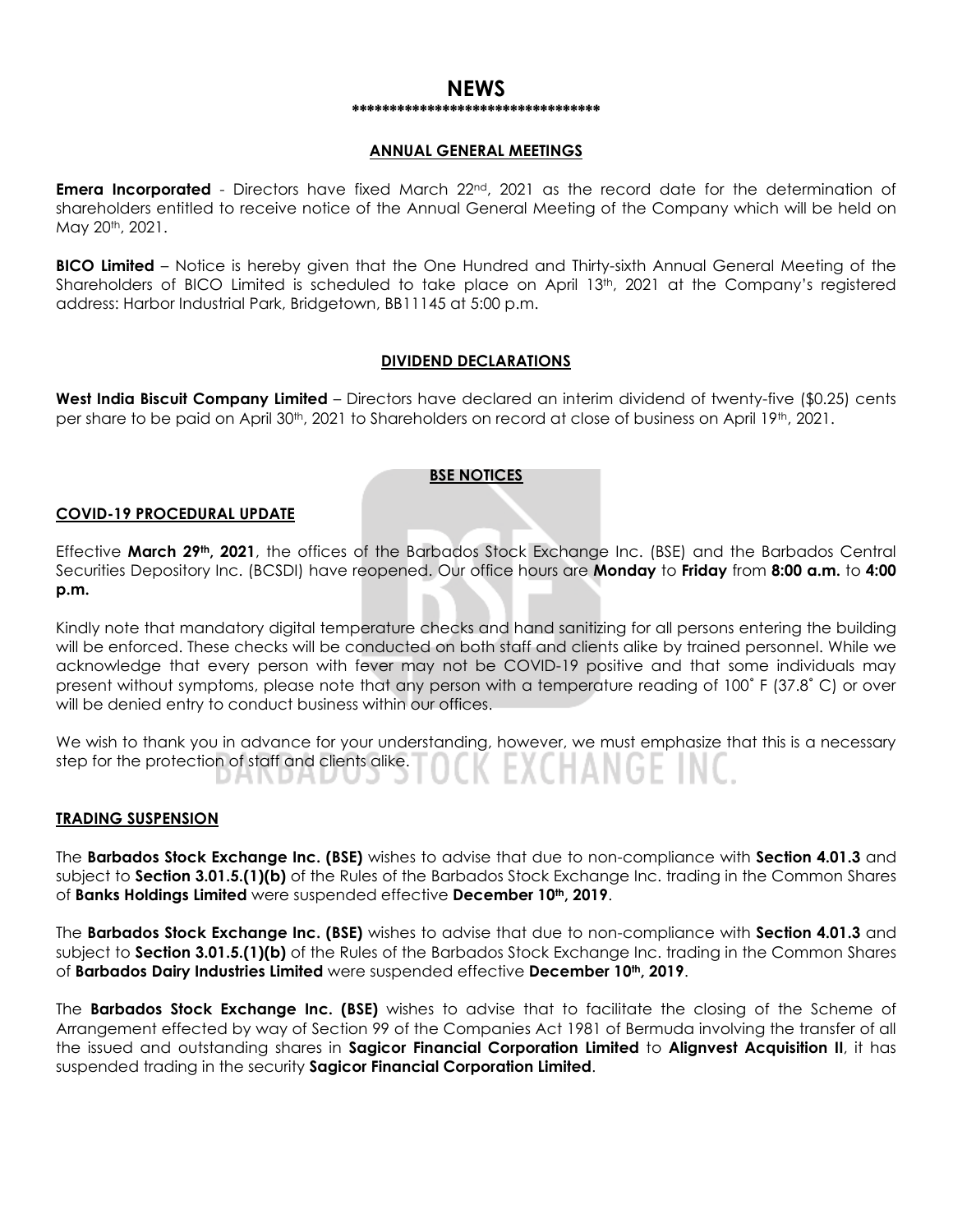| 8th Avenue Belleville, ST. MICHAEL. BARBADOS.                | TEL:436-9871/72 FAX 429-8942 website:<br>www.bse.com.bb |            |        |        |         |              |        |            |         |             |             |
|--------------------------------------------------------------|---------------------------------------------------------|------------|--------|--------|---------|--------------|--------|------------|---------|-------------|-------------|
|                                                              | <b>SHARE SUMMARY INFORMATION</b>                        |            |        |        |         |              |        |            |         |             |             |
| Monday April 12, 2021                                        |                                                         |            |        |        |         |              |        |            |         |             |             |
|                                                              | <b>Last Trade</b>                                       |            |        |        | Last    | Current      | Price  | <b>Bid</b> | Ask     | <b>Bid</b>  | Ask         |
| Company                                                      | <b>Date</b>                                             | Volume     | High   | Low    | Close   | Close        | Change | Price      | Price   | <b>Size</b> | <b>Size</b> |
| ABV Investments Incorporated                                 | 15-Oct-20                                               |            |        |        | \$0.05  | \$0.05       |        | \$0.10     | \$0.30  |             | 10,498      |
| <b>BICO Limited</b>                                          | 21-Sep-20                                               |            |        |        | \$3.10  | \$3.10       |        | \$3.10     |         | 70          |             |
| <b>Banks Holdings Limited -+</b>                             | 09-Dec-19                                               |            |        |        | \$4.85  | \$4.85       |        |            |         |             |             |
| <b>Barbados Dairy Industries Limited -+</b>                  | 04-Oct-19                                               |            |        |        | \$3.00  | \$3.00       |        |            |         |             |             |
| <b>Barbados Farms Limited</b>                                | 18-Mar-21                                               |            |        |        | \$0.68  | \$0.68       |        | \$0.30     | \$0.40  | 7,574       | 6,561       |
| Cave Shepherd and Company Limited                            | 23-Mar-21                                               |            |        |        | \$4.10  | \$4.10       |        | \$4.00     | \$4.10  | 72          | 1,381       |
| FirstCaribbean International Bank                            | 07-Apr-21                                               |            |        |        | \$1.80  | \$1.80       |        |            | \$1.80  |             | 13,818      |
| Eppley Caribbean Property Fund SCC - Dev Fund                | 12-Apr-21                                               | 4,397      | \$0.16 | \$0.16 | \$0.16  | \$0.16       | \$0.00 |            | \$0.16  |             | 1,168       |
| Eppley Caribbean Property Fund SCC - Value Fund              | $01-Apr-21$                                             |            |        |        | \$0.56  | \$0.56       |        | \$0.56     | \$0.58  | 5,522       | 51,870      |
| <b>Goddard Enterprises Limited</b>                           | 09-Apr-21                                               | <b>The</b> |        |        | \$2.20  | \$2.20       |        | \$2.10     | \$2.20  | 4,012       | 2,917       |
| Insurance Corporation of Barbados Limited                    | 18-Mar-21                                               |            |        |        | \$2.00  | \$2.00       |        | \$1.78     | \$2.00  | 56,258      | 19,274      |
| One Caribbean Media Limited                                  | 30-Mar-21                                               |            |        |        | \$2.20  | \$2.20       |        |            | \$2.50  |             | 800         |
| Sagicor Financial Corporation Pref 6.5%                      | $23$ -Jun-16                                            |            |        |        | \$2.26  | \$2.26       |        |            |         |             |             |
| Sagicor Financial Corporation Limited -+                     | 29-Nov-19                                               |            |        |        | \$2.80  | \$2.80       |        |            |         |             |             |
| West India Biscuit Company Limited                           | 03-Mar-21                                               |            |        |        | \$31.25 | \$31.25      |        | \$31.40    |         | 100         |             |
| <b>Emera Deposit Receipt</b>                                 | 14-Aug-20                                               |            |        |        | \$22.14 | \$22.15      | \$0.01 | \$25.01    |         | 100         |             |
| <b>TOTAL SHARES BOUGHT &amp; SOLD</b>                        |                                                         | 4,397      |        |        |         |              |        |            |         |             |             |
|                                                              |                                                         |            |        |        |         |              |        |            |         |             |             |
| <b>Junior Market</b><br><b>COLLA</b><br><b>The State</b>     |                                                         | ---        | - 1    |        |         | <b>LIGHT</b> |        |            |         |             |             |
| <b>TOTAL SHARES BOUGHT &amp; SOLD</b>                        |                                                         |            |        |        |         |              |        |            |         |             |             |
|                                                              |                                                         |            |        |        |         |              |        |            |         |             |             |
| <b>Fixed Income</b>                                          |                                                         |            |        |        |         |              |        |            |         |             |             |
| <b>GOB</b> Series B                                          | 29-Mar-21                                               |            |        |        | \$60.00 | \$60.00      |        |            | \$60.00 |             | 25,000      |
| <b>GOB Series C</b>                                          |                                                         |            |        |        |         |              |        |            |         |             |             |
| <b>GOB Series D</b>                                          | 12-Nov-19                                               |            |        |        | \$50.00 | \$50.00      |        |            |         |             |             |
| <b>GOB</b> Series F                                          | 03-Nov-20                                               |            |        |        | \$89.00 | \$89.00      |        |            |         |             |             |
| <b>GOB</b> Series I<br><b>TOTAL SHARES BOUGHT &amp; SOLD</b> | 24-Mar-20                                               |            |        |        | \$65.00 | \$65.00      |        |            | \$70.00 |             | 19,617      |
|                                                              |                                                         |            |        |        |         |              |        |            |         |             |             |
| $*$ = Security is Trading X-Div                              |                                                         |            |        |        |         |              |        |            |         |             |             |
| *+* = Security is Suspended                                  |                                                         |            |        |        |         |              |        |            |         |             |             |
| $**$ = Rights Issued                                         |                                                         |            |        |        |         |              |        |            |         |             |             |